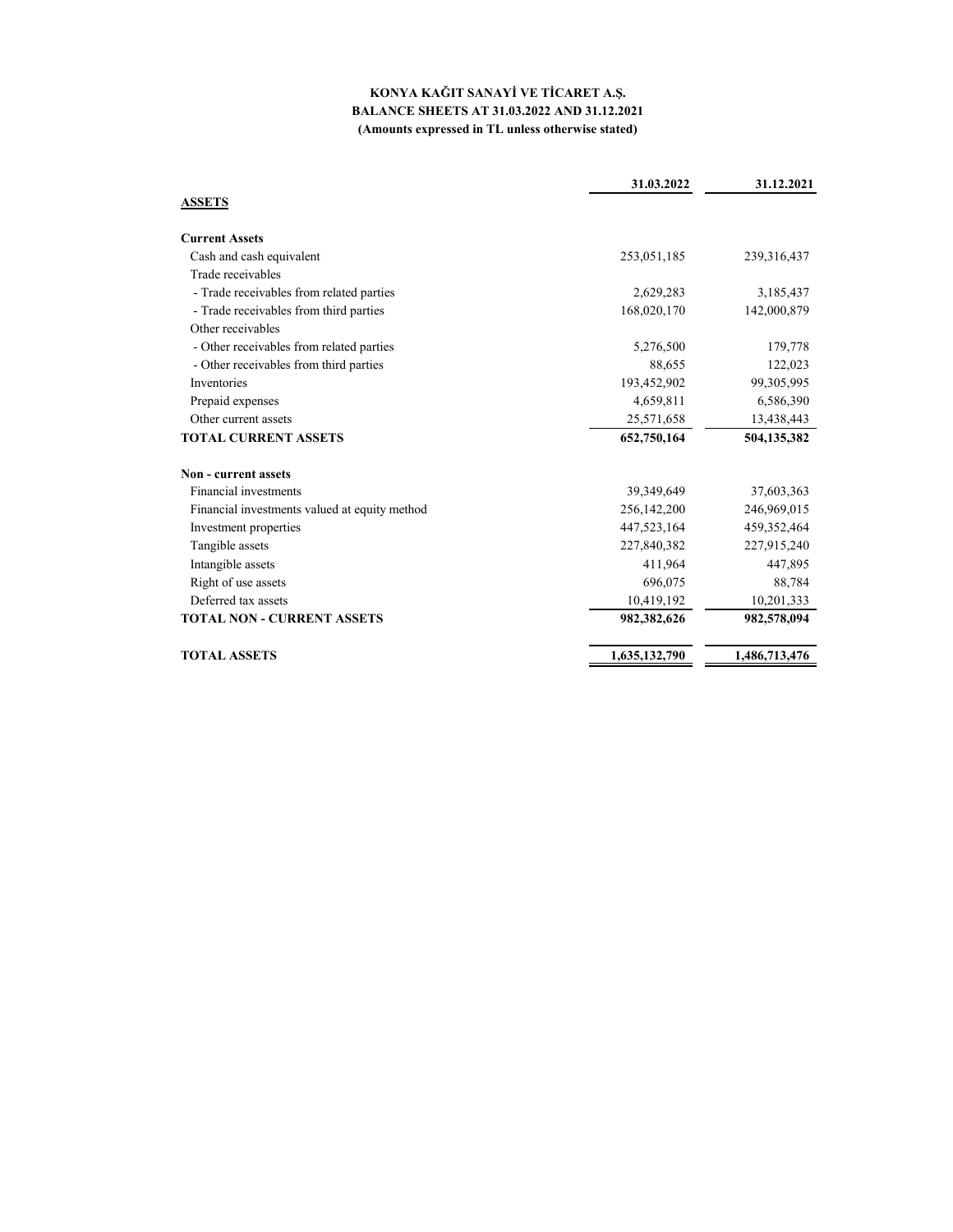## **KONYA KAĞIT SANAYİ VE TİCARET A.Ş. BALANCE SHEETS AT 31.03.2022 AND 31.12.2021 (Amounts expressed in TL unless otherwise stated)**

|                                                                                                        | 31.03.2022               | 31.12.2021    |
|--------------------------------------------------------------------------------------------------------|--------------------------|---------------|
| <b>LIABILITIES</b>                                                                                     |                          |               |
| <b>CURRENT LIABILITIES</b>                                                                             |                          |               |
| Short-term financial liabilities                                                                       | 14,312,457               | 8,527,291     |
| Short-term portion of long-term financial liabilities                                                  | 37,870,718               | 36,353,105    |
| Other financial liabilities                                                                            | 245,971                  | 245,971       |
| Trade payables                                                                                         |                          |               |
| - Other trade payables to related parties                                                              | 4,714,060                | 2,370,046     |
| - Other trade payables to third parties                                                                | 40,354,750               | 44,411,729    |
| Payables to personnel                                                                                  | 6,077,081                | 4,067,500     |
| Other payables                                                                                         |                          |               |
| - Other payables to related parties                                                                    | 296,020                  | 952,938       |
| - Other payables to third parties                                                                      | 381,465                  | 370,460       |
| Income tax payable                                                                                     | 37,867,550               | 32,045,536    |
| Provisions                                                                                             |                          |               |
| - Provisions for employee benefits                                                                     | 2,904,463                | 2,851,830     |
| - Other current provisions                                                                             | 64,780                   | 61,159        |
| Other current liabilities                                                                              | 32,442,533               | 31,738,591    |
|                                                                                                        | 177,531,848              | 163,996,156   |
| <b>NON - CURRENT LIABILITIES</b>                                                                       |                          |               |
| Long-term financial liabilities                                                                        | 26,677,360               | 64,578,894    |
| Other financial liabilities                                                                            | 372,955                  | 16,849        |
| Provisions                                                                                             |                          |               |
|                                                                                                        |                          | 9,640,833     |
| - Provision for employment termination benefits<br>Deferred tax liabilities                            | 22,025,316<br>68,410,816 |               |
|                                                                                                        |                          | 51,785,121    |
|                                                                                                        | 117,486,447              | 126,021,697   |
| <b>EQUITY</b>                                                                                          |                          |               |
| Share capital                                                                                          | 130,000,000              | 130,000,000   |
| Inflation restatement differences                                                                      | 169,256,925              | 169,256,925   |
| Premiums realized from common controlled business combinations                                         | 13,093,563               | 13,093,563    |
| Other comprehensive income items not to be reclassified to profit or loss                              |                          |               |
| - Revaluation fund                                                                                     | 308, 323, 718            | 308, 323, 718 |
| - Actuarial gains/(losses)                                                                             | (6,238,506)              | (6,205,528)   |
| - Other comprehensive income items not to be reclassified to profit or loss related to                 | 29,801                   | 9,866         |
| financial investments valued at equity method                                                          |                          |               |
| Other comprehensive income items to be reclassified to profit or loss                                  |                          |               |
| - Valuation differences related to financial investments reflected to other comprehensive              | (14,329,156)             | (15,726,185)  |
| income<br>- Other comprehensive income items to be reclassified to profit or loss related to financial |                          |               |
| investments valued at equity method                                                                    | (6,537,108)              | (6,955,173)   |
| Profit reserves                                                                                        | 21,479,046               | 21,479,046    |
| Previous years profits/losses                                                                          | 581,810,118              | 178,826,124   |
| Net profit/(loss) for the year                                                                         | 143,226,094              | 402,983,994   |
| <b>TOTAL EQUITY</b>                                                                                    | 1,340,114,495            | 1,195,086,350 |
|                                                                                                        |                          |               |
| <b>TOTAL LIABILITIES</b>                                                                               | 1,635,132,790            | 1,485,104,203 |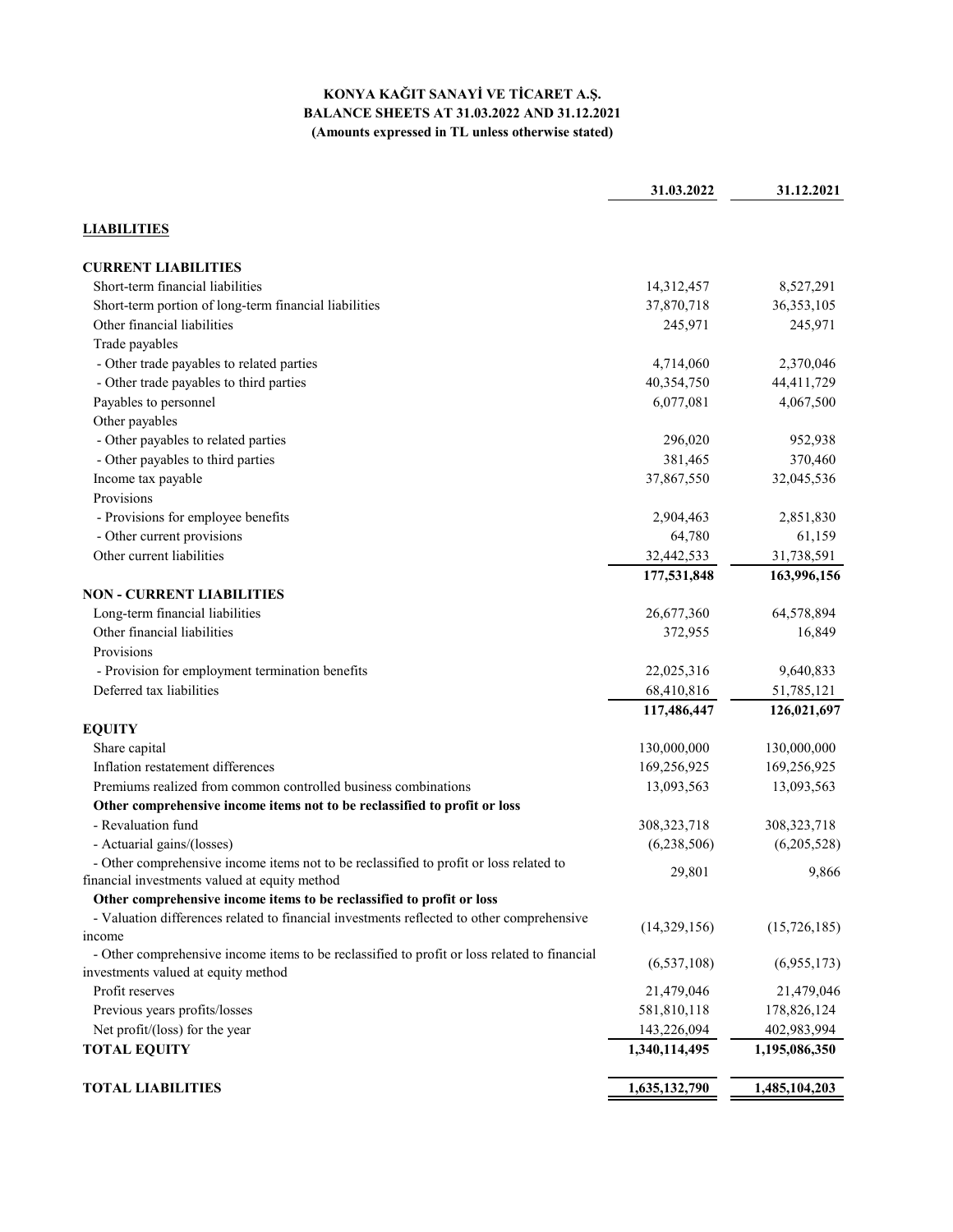## **KONYA KAĞIT SANAYİ VE TİCARET A.Ş. STATEMENTS OF PROFIT OR LOSS AND COMPREHENSIVE INCOME FOR THE PERIODS OF 01.01.-31.03.2022 AND 01.01.-31.12.2021 (Amounts expressed in TL unless otherwise stated)**

|                                                                                                                                       | 01.01.-31.03.2022 | 01.01.-31.03.2021 |
|---------------------------------------------------------------------------------------------------------------------------------------|-------------------|-------------------|
| Sales                                                                                                                                 | 461,688,602       | 134,832,913       |
| Cost of sales $(-)$                                                                                                                   | (280, 829, 713)   | (109, 781, 833)   |
| <b>GROSS PROFIT/LOSS</b>                                                                                                              | 180,858,889       | 25,051,080        |
| General administrative expenses (-)                                                                                                   | (11,755,086)      | (7,150,526)       |
| Marketing, selling and distribution expenses (-)                                                                                      | (11,891,922)      | (5,369,755)       |
| Other income from main operations                                                                                                     | 12,159,676        | 7,727,834         |
| Other expense from main operations (-)                                                                                                | (11, 841, 715)    | (2,029,844)       |
| <b>OPERATING PROFIT/LOSS</b>                                                                                                          | 157,529,842       | 18,228,789        |
| Investment activities income                                                                                                          | 3,352,375         | 2,026,795         |
| Income/(expenses) from financial investments valued at equity method                                                                  | 8,735,185         | 2,238,374         |
| <b>OPERATING PROFIT /LOSS BEFORE FINANCING EXPENSES</b>                                                                               | 169,617,402       | 22,493,958        |
| Financial expenses (-)                                                                                                                | (3,703,778)       | (5,024,072)       |
| Financial income                                                                                                                      | 10,853,434        | 8,555,484         |
| <b>PROFIT/LOSS BEFORE TAX FROM CONTINUING OPERATIONS</b>                                                                              | 176,767,058       | 26,025,370        |
| Tax income/(expenses) from continuing operations                                                                                      | (33,540,964)      | (5,127,063)       |
| - Income tax provision                                                                                                                | (38,014,948)      | (7, 137, 344)     |
| - Deferred tax (expenses)/income                                                                                                      | 4,473,984         | 2,010,281         |
| <b>PROFIT/LOSS FOR THE PERIOD</b>                                                                                                     | 143,226,094       | 20,898,307        |
| Earnings per share                                                                                                                    | 1.102             | 0.161             |
| <b>OTHER COMPREHENSIVE INCOME:</b>                                                                                                    |                   |                   |
| Items not to be reclassified to profit or loss                                                                                        |                   |                   |
| Tangible assets revaluation fund increase/(decreases)                                                                                 |                   |                   |
| Actuarial gains/(losses)                                                                                                              | (41,223)          | (187, 857)        |
| Other comprehensive income items not to be reclassified to profit or loss<br>related to financial investments valued at equity method | 19,935            | (21,890)          |
| - Deferred tax (expenses)/income                                                                                                      | 8,245             | 37,571            |
| Items to be reclassified to profit or loss                                                                                            |                   |                   |
| Valuation differences related to financial investments reflected to other                                                             | 1,746,286         | 22,274,851        |
| Other comprehensive income items to be reclassified to profit or loss related                                                         | 418,065           | 5,087,147         |
| - Deferred tax (expenses)/income                                                                                                      | (349, 257)        | (4,454,970)       |
| OTHER COMPREHENSIVE, NET OF TAX                                                                                                       | 1,802,051         | 22,734,852        |
| TOTAL COMPREHENSIVE INCOME                                                                                                            | 145,028,145       | 43,633,159        |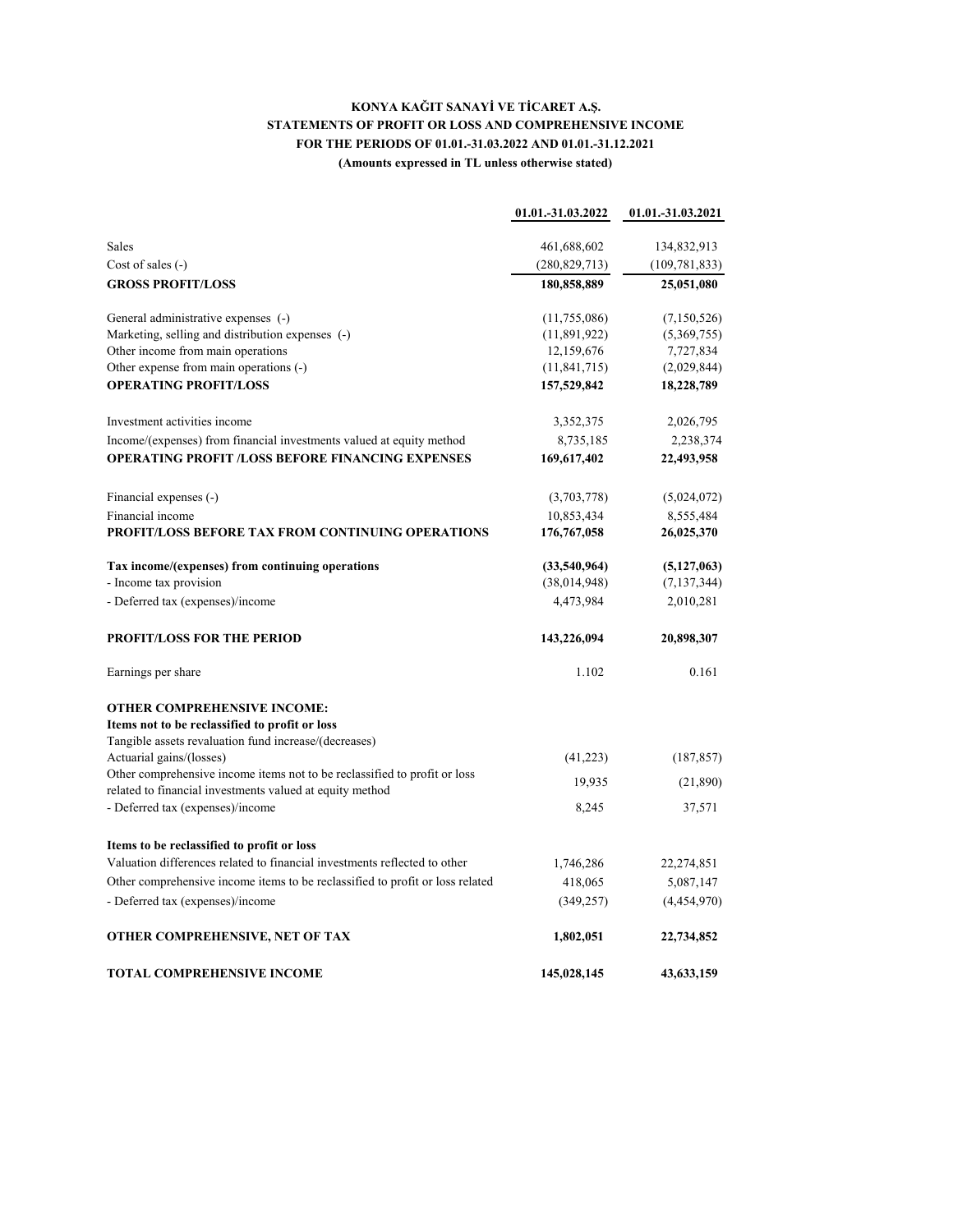#### KONYA KAĞIT SANAYİ VE TİCARET A.Ş.<br>STATEMENTS OF CHANGES IN EQUITY FOR THE PERIODS OF 31.03.2022 AND 31.03.2021 **(Amounts expressed in TL unless otherwise stated)**

|                                                                                                                                              |                 |                                      |                                                                                | Other comprehensive income items not to be reclassified to profit<br>or loss in subsequent periods |                             | Other comprehensive income items to be<br>reclassified to profit or loss in subsequent periods                                                    |                                                                                                                   |                                                                                                                                               | <b>Retained Earnings</b> |                                       |                                       |                     |
|----------------------------------------------------------------------------------------------------------------------------------------------|-----------------|--------------------------------------|--------------------------------------------------------------------------------|----------------------------------------------------------------------------------------------------|-----------------------------|---------------------------------------------------------------------------------------------------------------------------------------------------|-------------------------------------------------------------------------------------------------------------------|-----------------------------------------------------------------------------------------------------------------------------------------------|--------------------------|---------------------------------------|---------------------------------------|---------------------|
|                                                                                                                                              | Paid in capital | Capital<br>adjustment<br>differences | <b>Premiums realized</b><br>from common<br>controlled business<br>combinations | <b>Tangible assets</b><br>revaluation fund                                                         | Actuarial<br>gains/(losses) | Other comprehensive<br>income items not to be<br>reclassified to profit or<br>loss related to financial<br>investments valued at<br>equity method | <b>Valuation differences</b><br>related to financial<br>investments reflected to<br>other comprehensive<br>income | Other comprehensive<br>income items to be<br>reclassified to profit or<br>loss related to financial<br>investments valued at<br>equity method | Profit reserves          | <b>Previous Year</b><br>Profit/(Loss) | Net<br>Profit(Loss) for<br>the period | <b>Total Equity</b> |
| 01/01/2021                                                                                                                                   | 130,000,000     | 169,256,925                          | 13,093,563                                                                     | 253,411,180                                                                                        | (2,516,088)                 |                                                                                                                                                   | 8.985.705                                                                                                         |                                                                                                                                               | 19,642,583               | 27,003,340                            | 170,471,256                           | 789,348,464         |
| Transfers                                                                                                                                    |                 |                                      |                                                                                |                                                                                                    |                             |                                                                                                                                                   |                                                                                                                   |                                                                                                                                               |                          | 170,471,256                           | (170, 471, 256)                       |                     |
| <b>Total Comprehensive Income/(Expense)</b>                                                                                                  |                 |                                      |                                                                                |                                                                                                    | (150.286)                   | (21.890)                                                                                                                                          | 17,819,881                                                                                                        | 5.087,147                                                                                                                                     |                          |                                       | 20,898,307                            | 43,633,159          |
| Profit / (Loss) for the Period                                                                                                               |                 |                                      |                                                                                |                                                                                                    |                             |                                                                                                                                                   |                                                                                                                   |                                                                                                                                               |                          |                                       | 20,898,307                            | 20,898.30           |
| Other Comprehensive Income / (Expense)                                                                                                       |                 |                                      |                                                                                |                                                                                                    | (150, 286)                  | (21,890)                                                                                                                                          | 17,819,881                                                                                                        | 5,087,147                                                                                                                                     |                          |                                       |                                       | 22,734,852          |
| Change in Actuarial Gains/(Losses)                                                                                                           |                 |                                      |                                                                                |                                                                                                    | (150, 286)                  |                                                                                                                                                   |                                                                                                                   |                                                                                                                                               |                          |                                       |                                       | (150, 286)          |
| Valuation differences related to financial investments reflected to other                                                                    |                 |                                      |                                                                                |                                                                                                    |                             |                                                                                                                                                   | 17,819,881                                                                                                        |                                                                                                                                               |                          |                                       |                                       | 17,819,881          |
| comprehensive income                                                                                                                         |                 |                                      |                                                                                |                                                                                                    |                             |                                                                                                                                                   |                                                                                                                   |                                                                                                                                               |                          |                                       |                                       |                     |
| Change in revaluation fund of tangible assets                                                                                                |                 |                                      |                                                                                |                                                                                                    |                             | (21,890)                                                                                                                                          |                                                                                                                   |                                                                                                                                               |                          |                                       |                                       | (21,890)            |
| The effect of the sale of financial investments                                                                                              |                 |                                      |                                                                                |                                                                                                    |                             |                                                                                                                                                   |                                                                                                                   | 5,087,147                                                                                                                                     |                          |                                       |                                       | 5,087,14            |
| 31/03/2021                                                                                                                                   | 130,000,000     | 169,256,925                          | 13,093,563                                                                     | 253,411,180                                                                                        | (2,666,374)                 | (21,890)                                                                                                                                          | 26,805,586                                                                                                        | 5,087,147                                                                                                                                     | 19,642,583               | 197,474,596                           | 20,898,307                            | 832,981,623         |
|                                                                                                                                              |                 |                                      |                                                                                |                                                                                                    |                             |                                                                                                                                                   |                                                                                                                   |                                                                                                                                               |                          |                                       |                                       |                     |
| 01/01/2022<br>Transfers                                                                                                                      | 130,000,000     | 169,256,925                          | 13,093,563                                                                     | 308,323,718                                                                                        | (6,205,528)                 | 9,866                                                                                                                                             | (15, 726, 185)                                                                                                    | (6,955,173)                                                                                                                                   | 21,479,046               | 178,826,124                           | 402,983,994                           | 1,195,086,350       |
|                                                                                                                                              |                 |                                      |                                                                                |                                                                                                    |                             |                                                                                                                                                   |                                                                                                                   |                                                                                                                                               |                          | 402,983,994                           | (402,983,994                          |                     |
| <b>Total Comprehensive Income/(Expense)</b>                                                                                                  |                 |                                      |                                                                                |                                                                                                    | (32,978)                    | 19.935                                                                                                                                            | 1.397.029                                                                                                         | 418,065                                                                                                                                       |                          |                                       | 143,226,094                           | 145,028,145         |
| Profit / (Loss) for the Period                                                                                                               |                 |                                      |                                                                                |                                                                                                    |                             |                                                                                                                                                   |                                                                                                                   |                                                                                                                                               |                          |                                       | 143,226,09                            | 143.226.09          |
| Other Comprehensive Income / (Expense)                                                                                                       |                 |                                      |                                                                                |                                                                                                    | (32.978)                    | 19,935                                                                                                                                            | 1,397,029                                                                                                         | 418,065                                                                                                                                       |                          |                                       |                                       | 1,802,051           |
| Change in Actuarial Gains/(Losses)                                                                                                           |                 |                                      |                                                                                |                                                                                                    | (32.978)                    |                                                                                                                                                   |                                                                                                                   |                                                                                                                                               |                          |                                       |                                       | (32,978)            |
| Valuation differences related to financial investments reflected to other                                                                    |                 |                                      |                                                                                |                                                                                                    |                             |                                                                                                                                                   | 1,397,029                                                                                                         |                                                                                                                                               |                          |                                       |                                       | 1,397,029           |
| comprehensive income                                                                                                                         |                 |                                      |                                                                                |                                                                                                    |                             |                                                                                                                                                   |                                                                                                                   |                                                                                                                                               |                          |                                       |                                       |                     |
| Other comprehensive income items not to be reclassified to profit or<br>loss related to financial investments valued at equity method        |                 |                                      |                                                                                |                                                                                                    |                             | 19,935                                                                                                                                            |                                                                                                                   |                                                                                                                                               |                          |                                       |                                       | 19,935              |
| Other comprehensive income items to be reclassified to profit or loss<br>related to financial investments valued at equity method 31/03/2022 |                 |                                      |                                                                                |                                                                                                    |                             |                                                                                                                                                   |                                                                                                                   | 418,065                                                                                                                                       |                          |                                       |                                       | 418,065             |
|                                                                                                                                              | 130,000,000     | 169,256,925                          | 13,093,563                                                                     | 308,323,718                                                                                        | (6.238.506)                 | 29,801                                                                                                                                            | (14,329,156)                                                                                                      | (6,537,108)                                                                                                                                   | 21.479.046               | 581,810,118                           | 143,226,094                           | 1,340,114,495       |